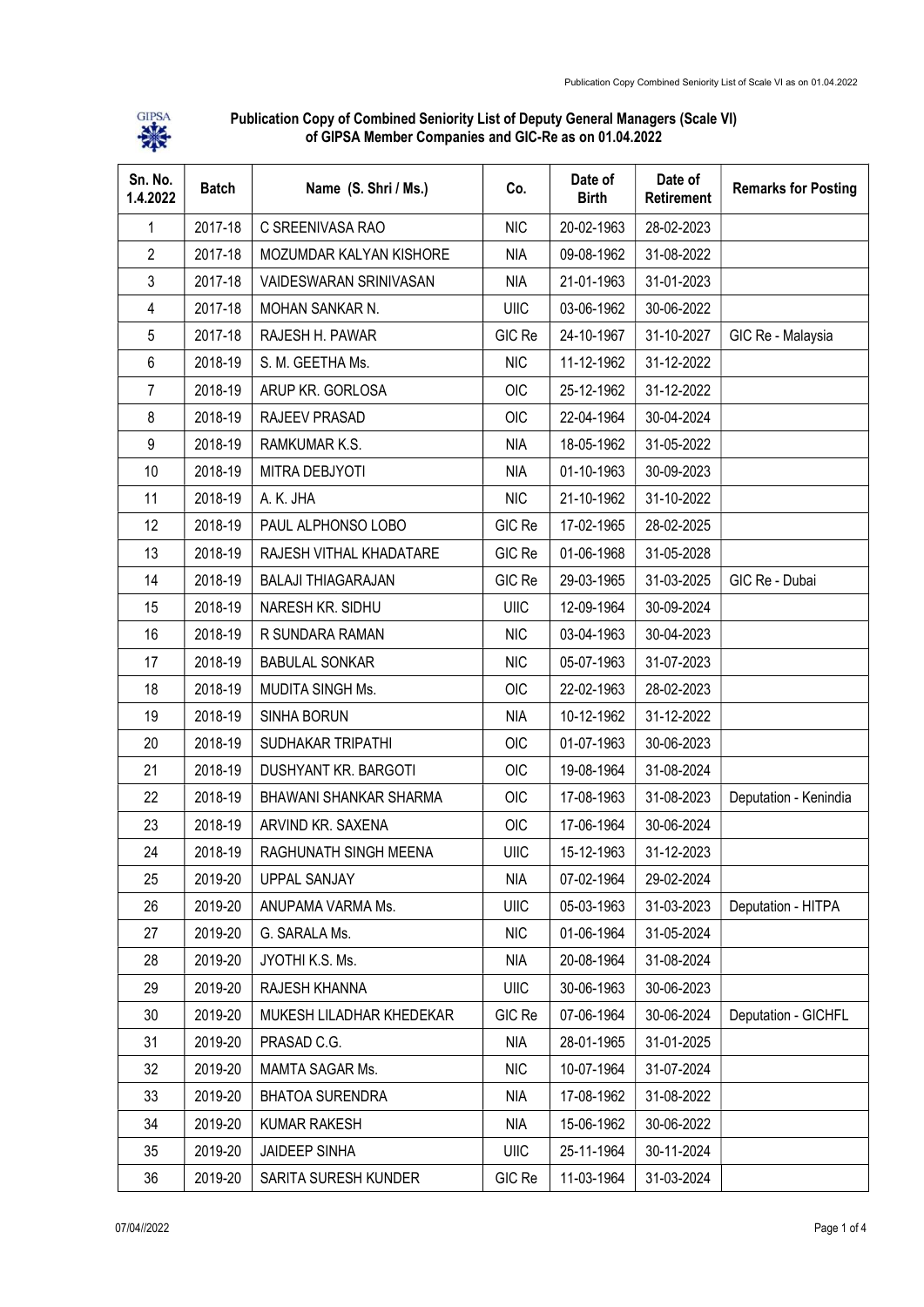| Sn. No.<br>1.4.2022 | <b>Batch</b> | Name (S. Shri / Ms.)          | Co.         | Date of<br><b>Birth</b> | Date of<br>Retirement | <b>Remarks for Posting</b> |
|---------------------|--------------|-------------------------------|-------------|-------------------------|-----------------------|----------------------------|
| 37                  | 2019-20      | SHANTHI R.                    | UIIC        | 14-07-1962              | 31-07-2022            |                            |
| 38                  | 2019-20      | SAXENA SHEKHAR                | <b>NIA</b>  | 12-11-1964              | 30-11-2024            |                            |
| 39                  | 2019-20      | ANURAG MISHRA                 | <b>NIC</b>  | 30-10-1963              | 31-10-2023            |                            |
| 40                  | 2019-20      | ASHOK KR. JAIN                | <b>OIC</b>  | 12-05-1962              | 31-05-2022            |                            |
| 41                  | 2019-20      | ROY RUDRASHISH                | <b>NIA</b>  | 10-05-1963              | 31-05-2023            |                            |
| 42                  | 2019-20      | REVANKAR PRAKASH M.           | <b>NIA</b>  | 24-02-1963              | 28-02-2023            |                            |
| 43                  | 2019-20      | AYYAPPAN CHAKRAVARTY SESHADRI | <b>NIA</b>  | 15-06-1965              | 30-06-2025            |                            |
| 44                  | 2019-20      | <b>CHIRANJIB DAS</b>          | <b>NIC</b>  | 13-07-1964              | 31-07-2024            |                            |
| 45                  | 2019-20      | KALAIVENI SUBBIAH Ms.         | UIIC        | 17-04-1966              | 30-04-2026            |                            |
| 46                  | 2019-20      | R. S. CHOPRA                  | <b>NIC</b>  | 05-12-1963              | 31-12-2023            |                            |
| 47                  | 2019-20      | REKHA THAKUR MOHANTY Ms.      | <b>OIC</b>  | 05-11-1965              | 30-11-2025            |                            |
| 48                  | 2019-20      | VARSHA GODBOLE Ms.            | <b>NIC</b>  | 09-06-1965              | 30-06-2025            | Deputation - GICHFL        |
| 49                  | 2019-20      | SAROJ KUMAR RATH              | GIC Re      | 19-07-1965              | 31-07-2025            |                            |
| 50                  | 2019-20      | SAVIO FERNANDES               | GIC Re      | 05-03-1963              | 31-03-2023            |                            |
| 51                  | 2019-20      | MOHAPATRA KUHU Ms.            | <b>NIA</b>  | 11-11-1962              | 30-11-2022            |                            |
| 52                  | 2019-20      | ANUPAM SUSHMA Ms.             | <b>NIA</b>  | 15-07-1965              | 31-07-2025            |                            |
| 53                  | 2019-20      | PANT RUCHIR                   | <b>NIA</b>  | 09-09-1964              | 30-09-2024            |                            |
| 54                  | 2019-20      | SAHOO SARBESWAR               | <b>NIA</b>  | 25-07-1962              | 31-07-2022            | <b>NIA Lagos</b>           |
| 55                  | 2019-20      | <b>TALUKDAR SUBIR</b>         | <b>NIA</b>  | 27-09-1964              | 30-09-2024            |                            |
| 56                  | 2019-20      | <b>JAIN ANIL</b>              | NIA         | 06-07-1964              | 31-07-2024            |                            |
| 57                  | 2019-20      | KRISHNA K. V. R.              | UIIC        | 07-07-1964              | 31-07-2024            |                            |
| 58                  | 2019-20      | MONDAL N.C.                   | <b>UIIC</b> | 26-12-1963              | 31-12-2023            |                            |
| 59                  | 2020-21      | <b>GUPTA GUNWANT SINGH</b>    | <b>NIA</b>  | 16-10-1962              | 31-10-2022            |                            |
| 60                  | 2020-21      | SUNIL KUMAR GUPTA             | <b>OIC</b>  | 12-09-1963              | 30-09-2023            |                            |
| 61                  | 2020-21      | SADHANA CHOUBE Ms.            | <b>NIC</b>  | 31-10-1962              | 31-10-2022            |                            |
| 62                  | 2020-21      | RANGARAJAN L                  | UIIC        | 09-07-1963              | 31-07-2023            |                            |
| 63                  | 2020-21      | ATUL SHARMA                   | UIIC        | 20-02-1965              | 28-02-2025            | Deputation - NIA Pune      |
| 64                  | 2020-21      | RAVIKRISHNAN M. K.            | <b>NIA</b>  | 23-07-1962              | 31-07-2022            | Deputation - GICHFL        |
| 65                  | 2020-21      | KRISHAN KUMAR RAINA           | <b>NIC</b>  | 20-03-1965              | 31-03-2025            |                            |
| 66                  | 2020-21      | SINHGAL HARISH KUMAR Dr.      | <b>NIA</b>  | 26-10-1964              | 31-10-2024            |                            |
| 67                  | 2020-21      | Ms. JAYA R. DHARMAPALAN       | OIC         | 10-01-1966              | 31-01-2026            |                            |
| 68                  | 2020-21      | HANS RAJ GANGWAL              | UIIC        | 25-06-1965              | 30-06-2025            |                            |
| 69                  | 2020-21      | <b>BANDITA SAIKIA Ms.</b>     | <b>NIC</b>  | 01-03-1963              | 28-02-2023            |                            |
| 70                  | 2020-21      | <b>SATISH KUMAR</b>           | OIC         | 03-04-1963              | 30-04-2023            |                            |
| 71                  | 2020-21      | SANTOSH KUMAR SINGH           | UIIC        | 01-12-1963              | 30-11-2023            |                            |
| 72                  | 2020-21      | <b>CHAITAN ROUT</b>           | <b>OIC</b>  | 11-02-1964              | 29-02-2024            |                            |
| 73                  | 2020-21      | PRANAY KUMAR                  | UIIC        | 16-07-1965              | 31-07-2025            |                            |
| 74                  | 2020-21      | NAGO BHIMA SONAWANE           | GIC Re      | 10-05-1965              | 31-05-2025            |                            |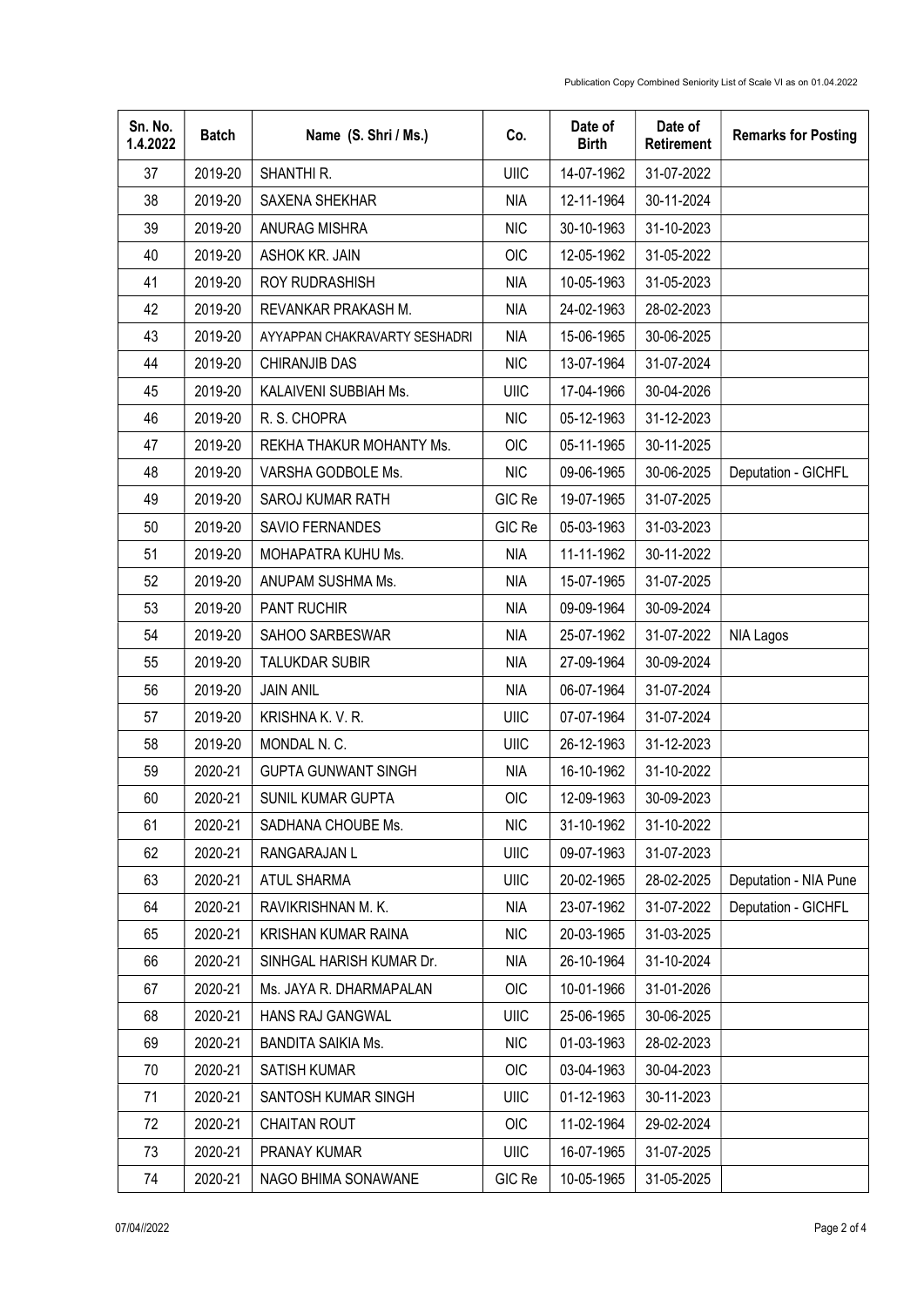| Sn. No.<br>1.4.2022 | <b>Batch</b> | Name (S. Shri / Ms.)            | Co.         | Date of<br><b>Birth</b> | Date of<br>Retirement | <b>Remarks for Posting</b> |
|---------------------|--------------|---------------------------------|-------------|-------------------------|-----------------------|----------------------------|
| 75                  | 2020-21      | <b>GROVER VIJAY KUMAR</b>       | <b>NIA</b>  | 16-08-1962              | 31-08-2022            |                            |
| 76                  | 2020-21      | JAYASHRI BALKRISHNA             | GIC Re      | 15-10-1967              | 31-10-2027            |                            |
| 77                  | 2020-21      | <b>S AKILAN</b>                 | NIC         | 30-01-1963              | 31-01-2023            |                            |
| 78                  | 2020-21      | KAUSTUBHA BHUSAN BEHERA         | <b>NIC</b>  | 02-08-1962              | 31-08-2022            |                            |
| 79                  | 2020-21      | SHARMA MUKTA Ms.                | <b>NIA</b>  | 19-04-1965              | 30-04-2025            | NIA London                 |
| 80                  | 2020-21      | SHOMEE ROY                      | <b>NIC</b>  | 29-05-1964              | 31-05-2024            |                            |
| 81                  | 2020-21      | PRADEEP KUMAR                   | <b>OIC</b>  | 26-02-1964              | 29-02-2024            | Deputation - HITPA         |
| 82                  | 2020-21      | NARAYANA L.                     | UIIC        | 08-09-1962              | 30-09-2022            |                            |
| 83                  | 2020-21      | RATNA KUMAR VALIVETI            | <b>NIC</b>  | 07-04-1964              | 30-04-2024            |                            |
| 84                  | 2020-21      | MADHUMITA JENA Ms.              | <b>NIC</b>  | 10-05-1965              | 31-05-2025            |                            |
| 85                  | 2020-21      | CHANDRA S IYER                  | GIC Re      | 09-07-1968              | 31-07-2028            |                            |
| 86                  | 2020-21      | <b>BALKRISHNA VARIAR</b>        | GIC Re      | 10-11-1968              | 30-11-2028            |                            |
| 87                  | 2021-22      | MUNDRATI JANAKIRAM              | <b>NIC</b>  | 16-03-1964              | 31-03-2024            |                            |
| 88                  | 2021-22      | ANITA DAS Ms.                   | <b>NIC</b>  | 04-06-1963              | 30-06-2023            |                            |
| 89                  | 2021-22      | MEENA R. Ms.                    | UIIC        | 10-12-1965              | 31-12-2025            |                            |
| 90                  | 2021-22      | K.G. NANDAKUMARAN               | <b>OIC</b>  | 23-07-1963              | 31-07-2023            |                            |
| 91                  | 2021-22      | Ms. SUNITA GUPTA                | <b>OIC</b>  | 21-04-1966              | 30-04-2026            |                            |
| 92                  | 2021-22      | PREMRAJ TRIPATHY                | OIC         | 27-09-1963              | 30-09-2023            |                            |
| 93                  | 2021-22      | SATYA NARAYANA NANDA            | OIC         | 29-06-1965              | 30-06-2025            |                            |
| 94                  | 2021-22      | UMA SWAMINATHAN Ms.             | UIIC        | 06-04-1965              | 30-04-2025            |                            |
| 95                  | 2021-22      | <b>VINAY SHUKLA</b>             | <b>NIC</b>  | 11-08-1965              | 31-08-2025            |                            |
| 96                  | 2021-22      | M. VASUDEVAN (PARTHASARTHY) Ms. | OIC         | 28-01-1966              | 31-01-2026            |                            |
| 97                  | 2021-22      | Ms. REKHA K. SOLANKI            | OIC         | 22-05-1967              | 31-05-2027            |                            |
| 98                  | 2021-22      | PREMA MUKILAN Ms.               | UIIC        | 19-11-1964              | 30-11-2024            |                            |
| 99                  | 2021-22      | SUDIP DUTTA                     | OIC         | 14-01-1965              | 31-01-2025            |                            |
| 100                 | 2021-22      | LODHA VIRENDRA KUMAR            | <b>NIA</b>  | 16-12-1964              | 31-12-2024            |                            |
| 101                 | 2021-22      | <b>GANDHI P. INDIRA Ms/</b>     | <b>NIA</b>  | 16-05-1963              | 31-05-2023            |                            |
| 102                 | 2021-22      | CHAKRABORTY KUNTAL BARAN        | <b>NIA</b>  | 25-09-1964              | 30-09-2024            |                            |
| 103                 | 2021-22      | <b>BUAM LATHRANGBORN</b>        | <b>NIA</b>  | 29-09-1966              | 30-09-2026            | NIA Aruba                  |
| 104                 | 2021-22      | NAMBIAR K. K. VENUGOPAL         | <b>NIA</b>  | 09-04-1963              | 30-04-2023            | NIA Tokyo                  |
| 105                 | 2021-22      | <b>AJAY RASTOGI</b>             | UIIC        | 12-07-1965              | 31-07-2025            |                            |
| 106                 | 2021-22      | VENUGOPAL NALINI Ms.            | <b>NIA</b>  | 14-07-1966              | 31-07-2026            |                            |
| 107                 | 2021-22      | SARASWATI PREETHA Ms.           | <b>NIA</b>  | 09-12-1963              | 31-12-2023            |                            |
| 108                 | 2021-22      | ANIMESH MUKHERJEE               | <b>OIC</b>  | 29-12-1963              | 31-12-2023            |                            |
| 109                 | 2021-22      | KANTA RAO SAVALA                | <b>NIC</b>  | 30-10-1963              | 31-10-2023            |                            |
| 110                 | 2021-22      | PUSHPALATHA NATARAJAN Ms.       | <b>UIIC</b> | 12-11-1965              | 30-11-2025            |                            |
| 111                 | 2021-22      | KHARBANDA LALIT KUMAR           | <b>NIA</b>  | 18-06-1966              | 30-06-2026            |                            |
| 112                 | 2021-22      | SAXENA ANJANA Ms.               | NIA         | 27-06-1967              | 30-06-2027            |                            |